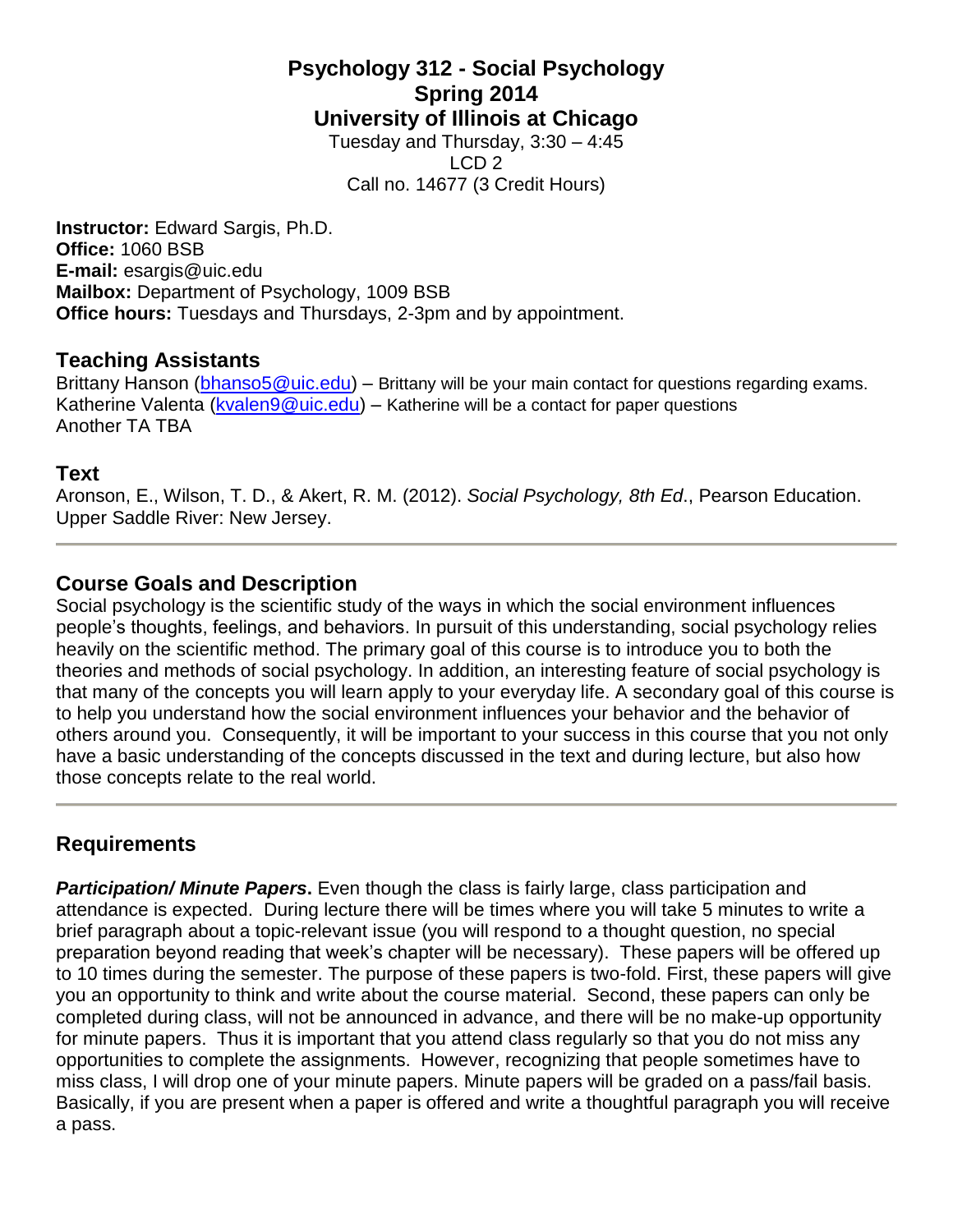*Exams.* Exams will consist of multiple choice, short answer, and essay questions. Questions will require that you have a good understanding of the concepts and theories discussed in class, as well as evidence to support this understanding. Please note: The exam dates are provided in the syllabus. You are expected to show up for the scheduled exams. A total of 4 exams will be offered throughout the semester. Of the 4 exams, only the final will be cumulative. You may drop your lowest exam grade (including the final, if you wish). I will drop your lowest exam for several reasons. The primary reason one exam will be dropped is that it eliminates the need for make-up exams. **Make-up exams will not be given under any circumstances.** You may know in advance that you will be out of town on a particular exam day, or be sick or oversleep on the day of the exam. If this were to occur, you would not need to worry about missing the exam because that exam will be dropped. A second reason I drop the lowest exam is that everybody has a bad day now and then. If you happened to take an exam on a day you were not prepared and you were not satisfied with your score, you could take the final exam. If the score on your final is better than one of your previous exams, the earlier exam would be dropped from your final grade calculation. However, this can only happen if you take the first three scheduled exams. In addition, if you are happy with your first three exam scores, you are not required to take the final.

*Readings.* You will be expected to have read the required chapters by the time the section exam is offered. You may read the text before or after the pertinent lecture. The exam will be written based on the assumption that you have read the material presented in the text. I **highly** recommend that you do the reading as we go along rather than trying to cram the reading in at the last minute in preparation for an exam.

*Term Paper*: In addition to exams and minute papers you are required to write a 5-7 page APA-style paper that will comprise 15% of your final grade. In the paper, you will summarize two recent empirical research articles on the same social psychological research topic (e.g., prejudice, helping). These articles will come from top-tier journals in social psychology (Journal of Personality and Social Psychology, Journal or Experimental Social Psychology, and/or Personality and Social Psychology Bulletin.

All papers must be formatted with one-inch margins, using 12 point Times New Roman font. Although there is no length requirement, the goals of the paper can usually be accomplished in five to seven double-spaced pages. You will be evaluated on your ability to carefully summarize the research articles and connect it back to the class material. Additionally, you will be graded on the clarity of your summary and the correct use of APA style, spelling, grammar, punctuation, etc.

Papers must be turned in on time (see below for paper due date), but can be turned in at any point in the semester prior to the due date. Papers turned in after the due date will be graded down 10% each day it is late.

### **Grades**

Letter grades will be based on the following scale: A – 100 - 89.5%  $B - 89.4 - 79.5%$  $C - 79.4 - 69.5%$ 

- $D 69.4 59.5%$
- $E 59.4\%$  and below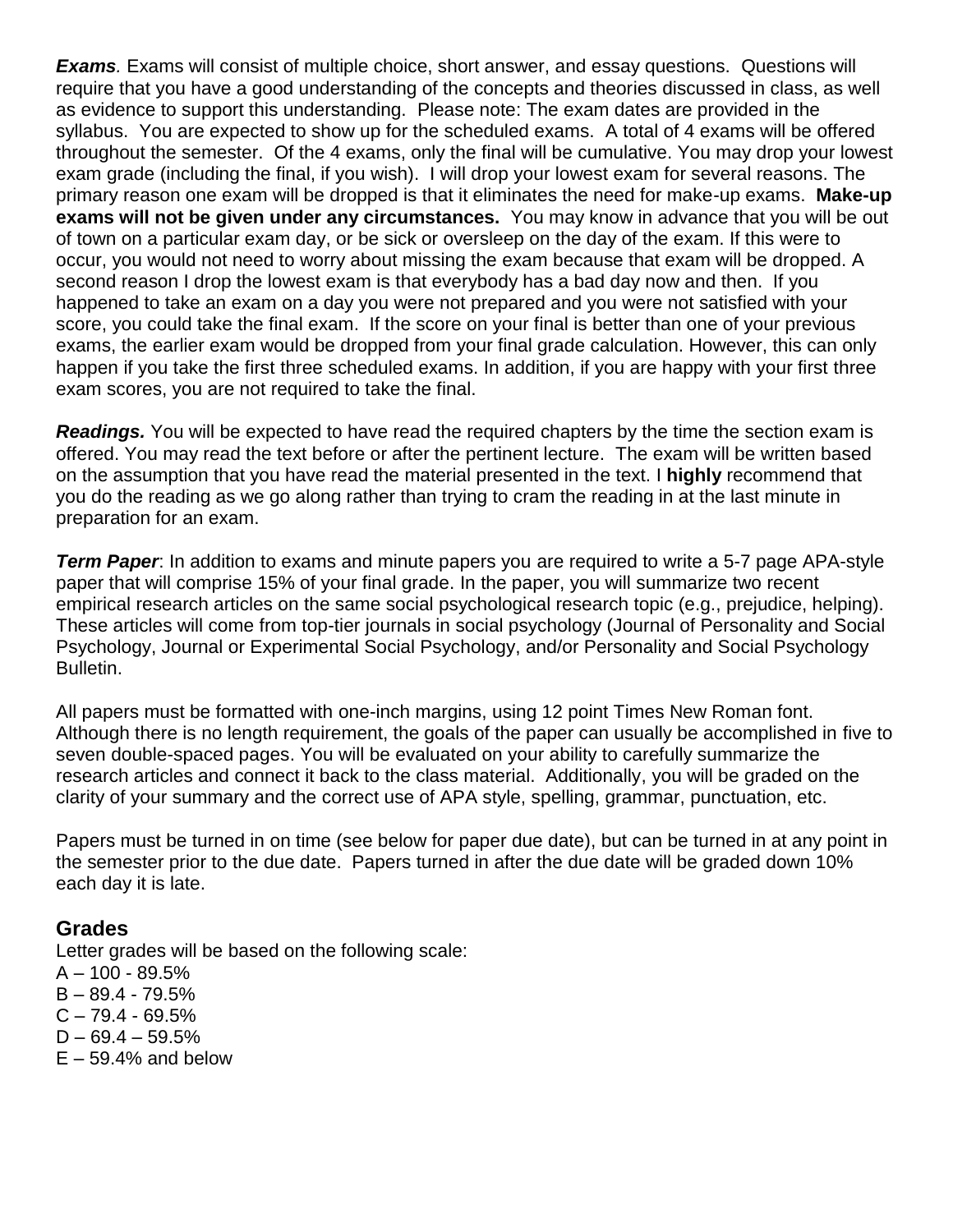Your final grade will be weighted in the following way:

| Three exams   | 80%     |
|---------------|---------|
| Paper         | 15%     |
| Minute papers | 5%      |
| Total         | $100\%$ |

### **Miscellaneous:**

When you are in class, I ask that you be courteous to me as well as your fellow students. **Please do not have conversations with or write notes to fellow students during lecture. In addition, please do not listen to your MP3 player, send text messages, or engage in similar distracting behaviors.** You may feel like you are an anonymous student in a class and that the instructor doesn't notice. Instructors do notice these things. I find these kinds of behaviors distracting, and it ultimately disrupts the class. If I ask that you stop doing some behavior and you persist, I will ask you to leave class. In extreme cases, I will ask you not to come back, and you will have to forfeit any points you receive for attending lecture.

**It will be your responsibility to keep track of your scores in Blackboard.** If you notice that a score has been incorrectly entered into Blackboard, you must show the original paper with the correct grade to your TA by Monday of finals week.

In fairness to the vast majority of students who take their college career seriously, **no form of cheating will be tolerated. If you cheat on any exam or assignment in this class, you will fail the entire class and I will file official judicial charges against you immediately with the Dean of Students, who will place a notice about the incident in your permanent record.** There will be no exceptions to this policy.

Cheating includes, but is not limited to, looking on others' tests or letting them look on yours during a test, copying or giving others test answers, and plagiarism which includes copying the words of a fellow student or any other author in your papers, copying even short phrases from written work that you are using as a reference (even if you cite it properly), handing in work that you have handed in for another class, handing in papers you've gotten from the internet or from other students, etc.

All violations of student conduct or academic integrity will be handled according to UIC's student conduct policy: <http://www.uic.edu/depts/dos/studentconduct.html>

**Students with disabilities who require accommodations for access and participation in this course must be registered with the Office of Disability Services (ODS).** Please contact ODS at (312) 413-2103 (voice) or (312) 413-0123 (TTY). Information about reasonable accommodations is found at http://www.uic.edu/depts/oaa/disability\_resources/faq/accommodations.html.

University policy on incomplete grades is very strict. The professor will grant an incomplete grade only under the most extreme circumstances. **Do not request an incomplete unless the following conditions apply (taken from the undergraduate catalogue):**

Course work is incomplete when a student fails to submit all required assignments or is absent from the final examination; incomplete course work will normally result in a failing grade. The IN (incomplete) grade may be assigned in lieu of a grade only when all the following conditions are met: (a) the student has been making satisfactory progress in the course; (b) the student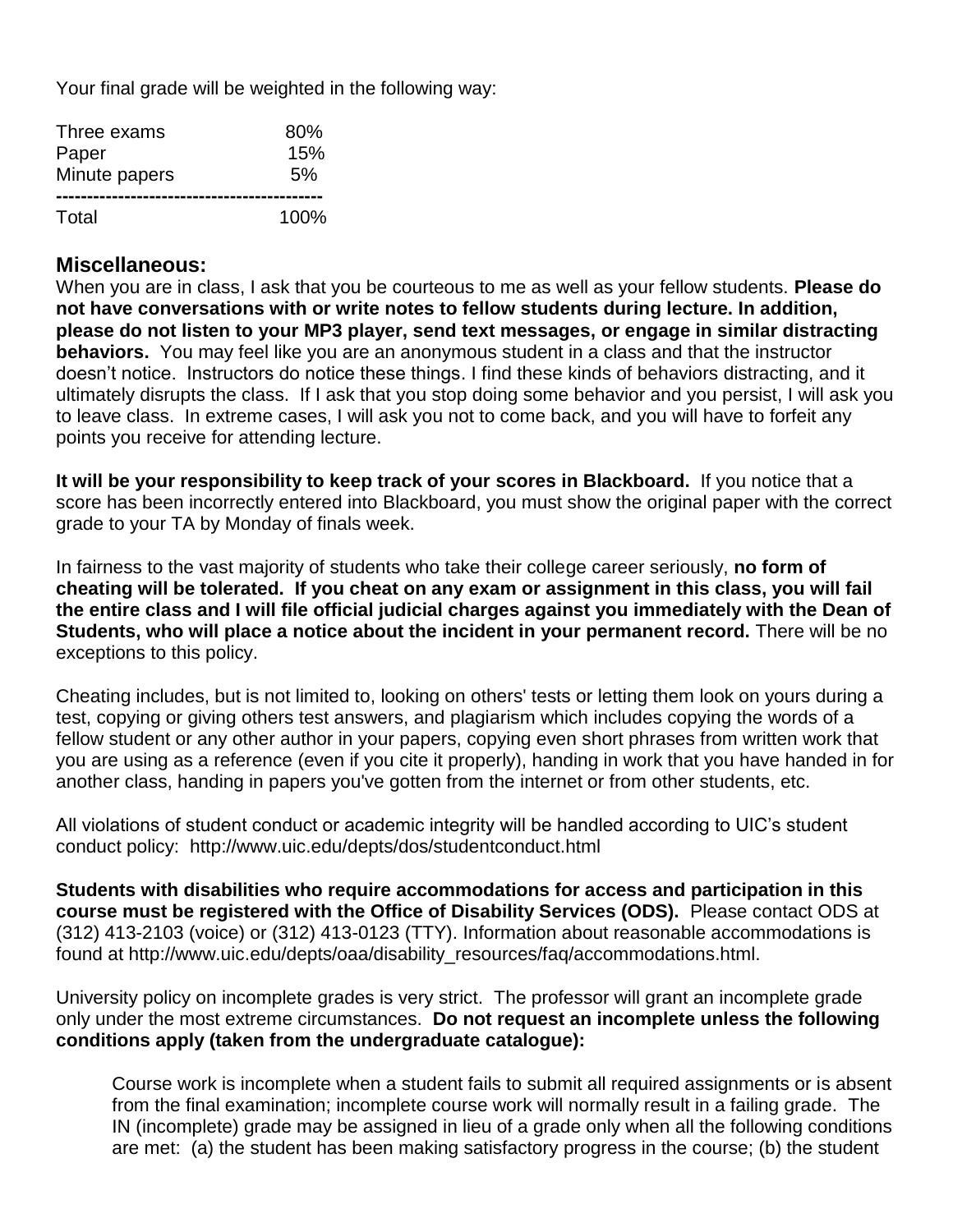is unable to complete all course work due to unusual circumstances that are beyond personal control and are acceptable to the instructor; (c) the student presents these reasons prior to the time that the final grade roster is due. The instructor must submit an Incomplete report with the final grade roster for the IN to be recorded. This report is a contract for the student to complete the course work with that instructor or one designated by the department executive officer in the way described and by the time indicated on the report. In resolving the IN, the student may not register for the course a second time, but must follow the procedures detailed on the report. An IN must be removed by the end of the student's first semester or summer session in residence subsequent to the occurrence, or, if not in residence, no later than one calendar year after the occurrence. When the student submits the work, the instructor will grade it and change the IN to the appropriate grade. If an undergraduate fails to meet the stated conditions, the instructor will assign an E for the final grade.

### **Students who miss class are responsible for all notes, announcements, and handouts for that class.**

Note that you will be graded according to the grading criteria listed above. **Please do not ask to be bumped up to the next highest grade at the end of the semester** (e.g., ask me for a C in the course when you have a 67.7% in the course). I will not do this. The number one factor that puts students in this situation is missing class. I have a drop policy because I understand that sometimes students must miss class. However, if you are the type of student who frequently misses classes for any reason (e.g., work, family responsibilities, etc.), I recommend that you drop my course and take another course in which attendance is less likely to affect your grades.

With this said, **if you have any problems or concerns throughout the class, please come see us during our office hours, before it is too late at the end of the semester.** I am happy to work with you during the semester to help facilitate your understanding of the course material. Please use office hours whenever possible, but I am willing to make appointments if your schedule makes it impossible to make office hours.

Note that you can also email me, however, **please understand that I receive many e-mails in a given day.** Each semester I teach up to three classes and have as many as 300-400 students. At this point I am unable to respond to all of the emails I receive. Provided you ask a reasonable question and articulate yourself clearly in your message, I will respond. If what you ask is a good question that is relevant to the rest of the class, I will frequently address your question in class instead of responding to the e-mail.

Finally, note that, although e-mail may seem private and secure, sending an e-mail is roughly like sending a postcard through the regular mail. Anyone who desires to take a look, and, in the case of email, has some technical knowledge, can do so. While your TAs and I will keep any information you send us via e-mail private, there is no guarantee that the information you send is secure and no one else would be able to read it. This is not likely to be a concern in most instances, but may be important to consider when contacting me regarding certain topics. If you would like to discuss a sensitive topic, it would be best to see me during office hours, after class, or by appointment.